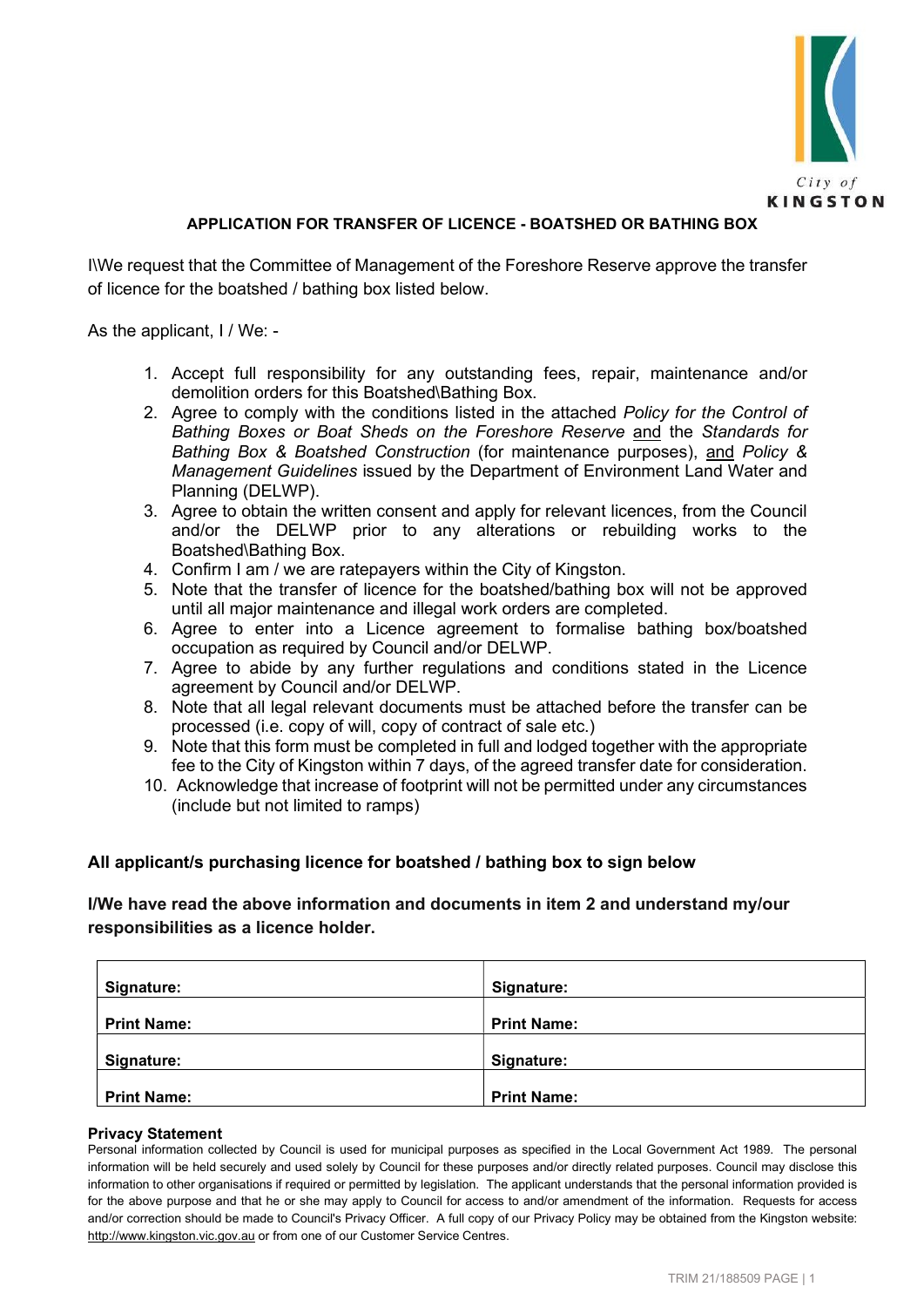# Date of Application: / /

| Boatshed/Bathing Box Number:                                                                                          |          |               |                   |
|-----------------------------------------------------------------------------------------------------------------------|----------|---------------|-------------------|
|                                                                                                                       |          |               | City of<br>KINGST |
| Sale Price of Boatshed/Bathing Box:                                                                                   | l \$     |               |                   |
| Date of Sale:                                                                                                         | $\prime$ | $\mathcal{L}$ |                   |
|                                                                                                                       |          |               |                   |
|                                                                                                                       |          |               |                   |
| <b>Existing Licence Holder/s:</b>                                                                                     |          |               |                   |
|                                                                                                                       |          |               |                   |
|                                                                                                                       |          |               |                   |
|                                                                                                                       |          |               |                   |
|                                                                                                                       |          |               |                   |
| <b>Proposed Licence Holder/s:</b>                                                                                     |          |               |                   |
|                                                                                                                       |          |               |                   |
| <u> 1990 - Johann John Stone, markin fan de Fryske kunstne fan de ferstjer fan de ferstjer fan de ferstjer fan de</u> |          |               |                   |
| Phone No: (H) _________________(W)______________Mobile _________________________                                      |          |               |                   |
|                                                                                                                       |          |               |                   |
| Address of property owned within the City of Kingston:                                                                |          |               |                   |

| Signature:         | Signature:         |
|--------------------|--------------------|
|                    |                    |
| <b>Print Name:</b> | <b>Print Name:</b> |
|                    |                    |
| Signature:         | Signature:         |
|                    |                    |
| <b>Print Name:</b> | <b>Print Name:</b> |